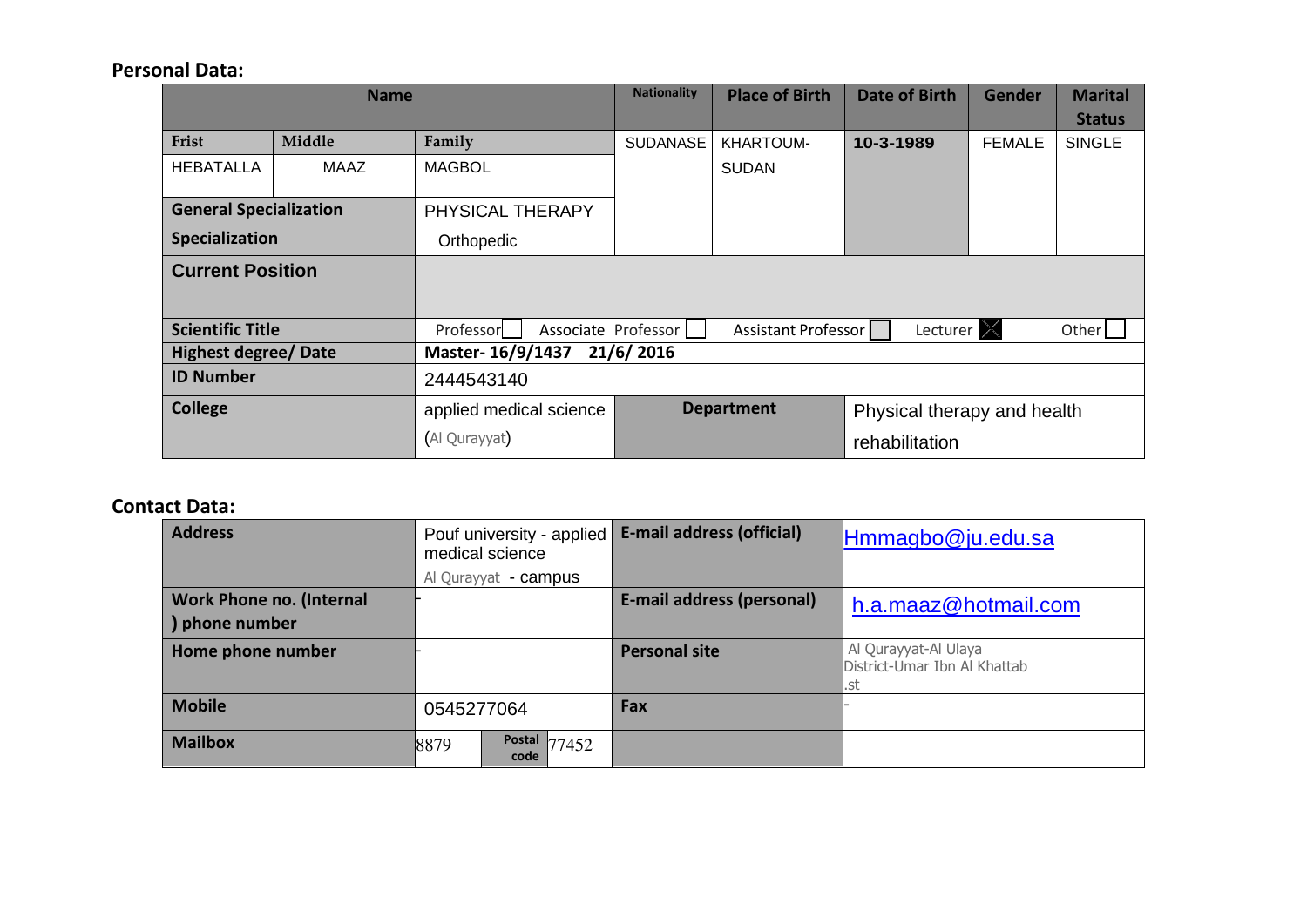## **Education (Bachelor, Master, PhD, Other):**

| No.         | <b>Qualification</b> | <b>Date</b> |                  | <b>University</b> |                | <b>Scientific</b> | <b>Specialization</b> |                 |
|-------------|----------------------|-------------|------------------|-------------------|----------------|-------------------|-----------------------|-----------------|
|             |                      |             | <b>Degree</b>    |                   | <b>College</b> | <b>Department</b> | General               | <b>Specific</b> |
|             | master               | 2016        |                  | Alneelain         | Graduate       | physiotherapy     | Physiotherapy         | Orthopedic      |
| $\mathbf 2$ | Postgraduate         | 2016        |                  | Alneelain         | Medicine       | Community         | Research              |                 |
|             | diploma              |             |                  |                   |                | medicine          | methodology           |                 |
|             |                      |             |                  |                   |                |                   | &ethics               |                 |
| 3           | <b>Bachelor</b>      | 2012        | <b>Excellent</b> | alneelain         | Medicine       | Physiotherapy     | Physiotherapy         |                 |

## **Employment Qualifications:**

| Job             | <b>Job Title</b>       | <b>University Degree</b> | <b>Workplace</b>        |          | <b>Date</b>    | <b>Work duty</b>                                                                                                                                                                                              | <b>Years of</b>   |
|-----------------|------------------------|--------------------------|-------------------------|----------|----------------|---------------------------------------------------------------------------------------------------------------------------------------------------------------------------------------------------------------|-------------------|
|                 |                        |                          |                         | From     | To             |                                                                                                                                                                                                               | <b>Experience</b> |
| <b>Academic</b> | Teaching<br>assistance | <b>Bachelor</b>          | Alneelain<br>university | 5/9/2012 | 20/6/2016      | Member of academic<br>office.<br>Instructor for practical lab&<br>$\bullet$<br>hospital round.<br>Coordinator for different<br>$\bullet$<br>academic level<br>Member of developing<br>$\bullet$<br>committee. | 4y                |
|                 | Lecturer               | <b>Master</b>            | Alneelain<br>university | 21//2016 | $\blacksquare$ | Member of academic office<br>Academic secretary(<br>$\bullet$<br>Lecturer in orthopedic<br>$\bullet$<br>department.<br>Member of developing<br>$\bullet$<br>committee.                                        | 1y<br>4m          |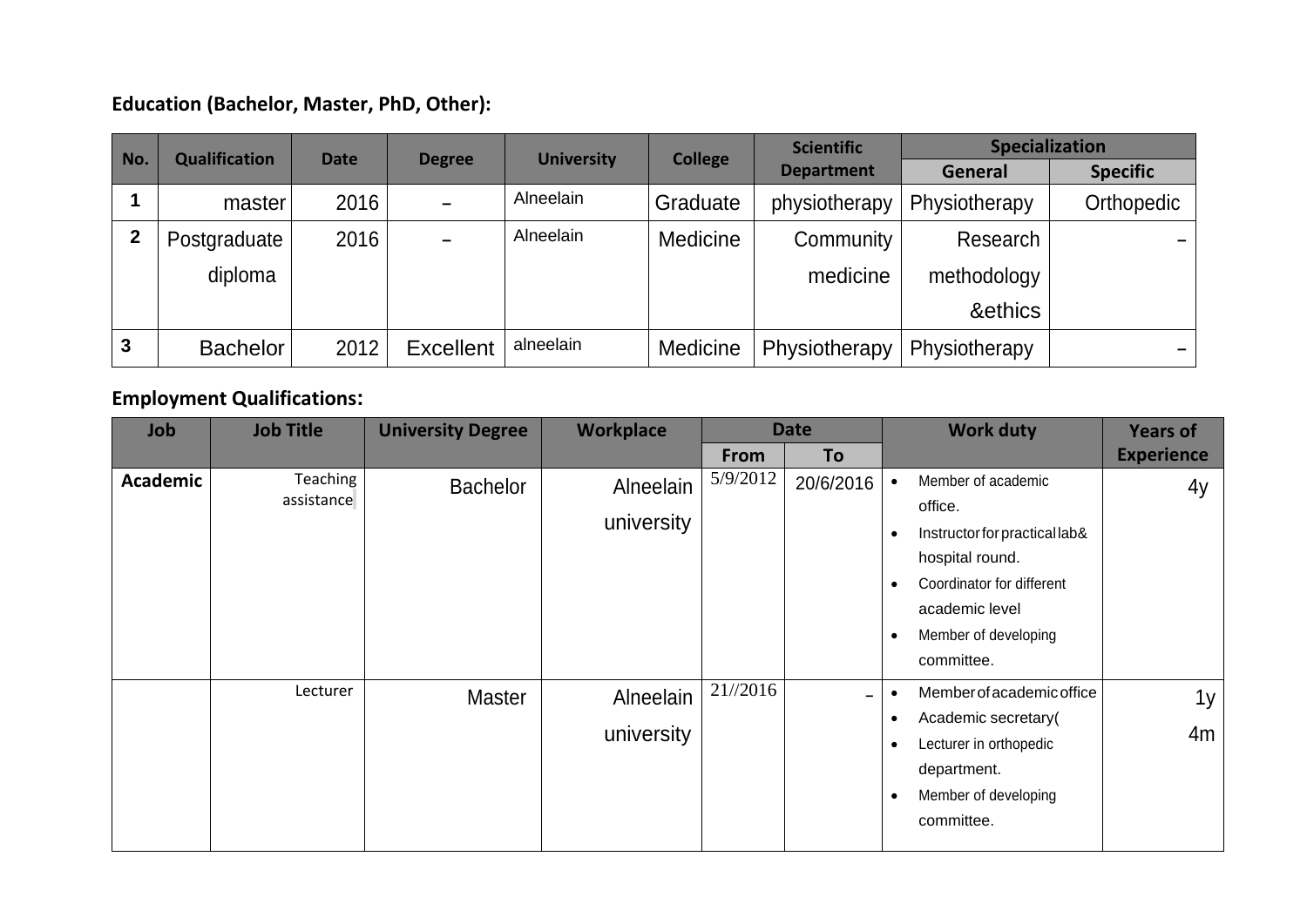|       | Lecturer                       | master          | Alahfad<br>university for<br>woman(AUW)        | 9/7/2016                | 21/2/2017 | $\bullet$<br>- 0<br>- 0 | Lecturer FOR<br>(orthopedic<br>physiotherapy &geriatric<br>Instructor for practical<br>Examiner for graduation<br>student                  | 7m    |
|-------|--------------------------------|-----------------|------------------------------------------------|-------------------------|-----------|-------------------------|--------------------------------------------------------------------------------------------------------------------------------------------|-------|
| Other | Physiotherapist-<br>specialist | Bacholar+master | Alsudani clinic for<br>physiotherapy<br>&rehab | 9/2/2013<br>Night shift | 10/2107   |                         | <b>Patient assessment</b><br>$\bullet$<br>&evaluation<br>,&reevaluation.<br>physiotherapy<br>$\bullet$<br>program planning&<br>application | 4year |

# **Participation in scientific conferences and symposiums**

| No. | Title of the conference or symposium                                                                                              | <b>Held in</b>                           | Year           |
|-----|-----------------------------------------------------------------------------------------------------------------------------------|------------------------------------------|----------------|
|     | 1 OMTA 3rd International Orthopaedic Manual Therapy Congress                                                                      | <b>PRIMEPHYSIO</b><br><b>TRAINING UK</b> | 2020           |
|     | $2$ presented a paper in 8 <sup>th</sup> annual conference of the graduate college-al Neelain university                          | Sudan                                    | 2017           |
|     | 3 Speaker at workshop on evidence based physiotherapy for headache , cervical and upper thoracic                                  | Sudan                                    | 2017           |
|     | $\Delta$ Participated in <sup>5th</sup> , <sup>6th&amp;7th</sup> international Sudanese orthopedic surgeon association conference | Sudan                                    | 2013,2014,2015 |
|     | $\overline{5}$ Attended to the first Sudanese physiotherapy students gathering                                                    | Khartoum.<br>Sudan                       | 2013           |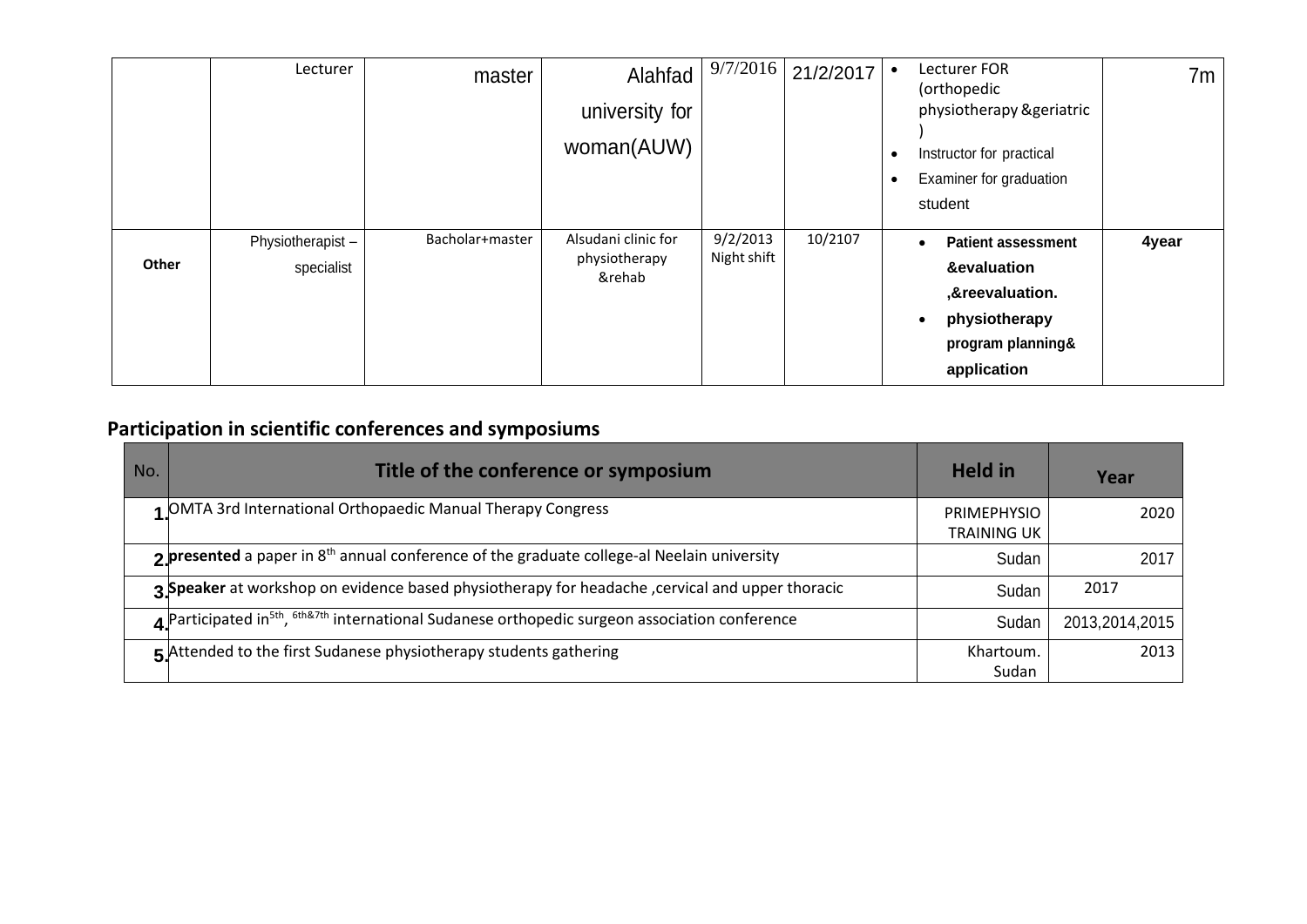## **Membership of specialized committees and associations:**

| No.          | <b>Committee</b>                                                                                                       | <b>Period</b>      | <b>Place</b> |
|--------------|------------------------------------------------------------------------------------------------------------------------|--------------------|--------------|
|              | Sudanese Notional Council for medical                                                                                  | 2013 till now      | Sudan        |
| $\mathbf{2}$ | & health professions.<br>Sudanese physiotherapy association                                                            | 2015 till now      | Sudan        |
|              | <b>SUPTA</b>                                                                                                           |                    |              |
| 3            | Member in committee of quality & academic<br>accreditation in faculty of applied medical science -jouf<br>university   | Feb2018 till now   | <b>KSA</b>   |
| 4            | Member in committee of electronic teaching in faculty of Sep 2018-till now<br>applied medical science -jouf university |                    | <b>KSA</b>   |
| 5            | Member in committee of student activity in faculty of<br>applied medical science -jouf university                      | Sep 2019 -till now | <b>KSA</b>   |

# **Training courses and workshops:**

| No.            | courses / workshop                                                                                   | <b>Specialization</b> | <b>Held in</b>                  | Year |
|----------------|------------------------------------------------------------------------------------------------------|-----------------------|---------------------------------|------|
| 1              | Attended to one day introductory workshops to global Manual                                          | Physiotherapy         | CPD center-Khartoum             | 2013 |
|                | osteopathic approach                                                                                 |                       |                                 |      |
| $\overline{2}$ | Attended to workshops in knee arthroscopy held. (Scredit point)                                      | Orthopedic            | CPD center-Khartoum             | 2013 |
|                |                                                                                                      |                       |                                 |      |
| 3              | Attended to workshops Ethics & legal aspects of medical practice(6h)                                 | Medical field         | Khartoum                        | 2013 |
| 4              | Attended to workshops in first aids in community-Red creasents society                               | <b>Medical field</b>  | Khartoum                        | 2013 |
| 5.             | Participated in fifth clinical neurosciences course in the period 27 <sup>th</sup> -28 <sup>th</sup> | <b>Neurosciences</b>  | soba education, training &      | 2013 |
|                | February (10 CME credit points)                                                                      |                       | examination center-<br>khartoum |      |
| 6              | Attended to workshops of MERETI program &faculty of medicine                                         | research              | Khartoum                        | 2014 |
|                | Alneelain university in research ethics feb25-27: 2014khartom Sudan                                  |                       |                                 |      |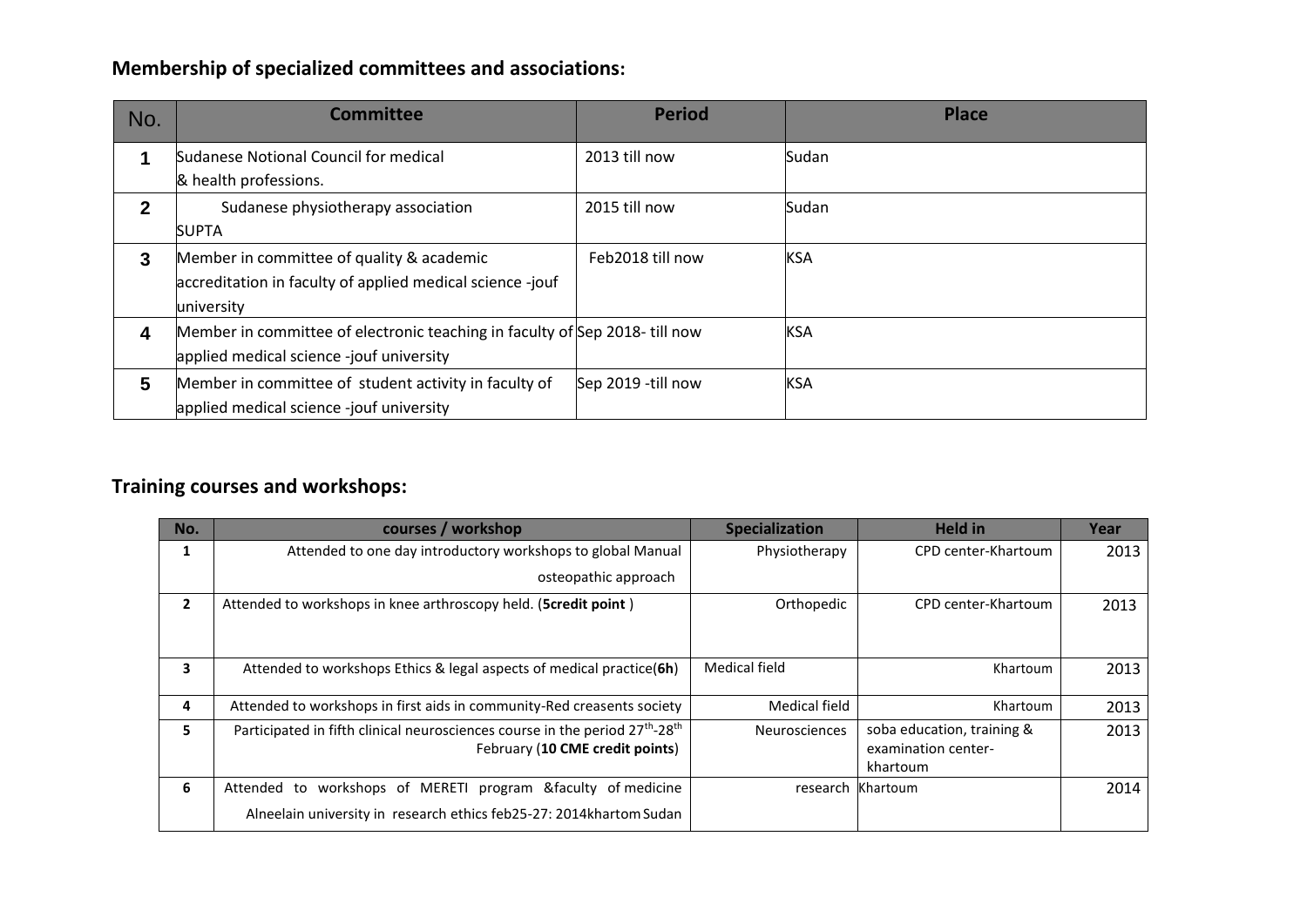| $\overline{7}$ | Attended to 3 days course: lumbar spine, evidence based orthopedic<br>manual therapy continuous education course                                                                                                        | Physiotherapy              | Alfa care .Khartoum Sudan                                                  | 2014 |
|----------------|-------------------------------------------------------------------------------------------------------------------------------------------------------------------------------------------------------------------------|----------------------------|----------------------------------------------------------------------------|------|
| 8              | Attended to 3 days course: sport injury, physical therapy prospective<br>continuous education course                                                                                                                    | Physiotherapy              | Alfa care .Khartoum Sudan                                                  | 2014 |
| 9              | Attended to workshops : MRI in musculoskeletal pathology courses<br>(3credit point)                                                                                                                                     | Orthopedic                 | CPD center Khartoum-sudan                                                  | 2015 |
| 10             | Attended workshop in assessment & treatment for lumbar spine<br>evidence based manual (1CME credit point)                                                                                                               | Physiotherapy              | Alneelain university -Sudan                                                | 2015 |
| 11             | Participated & Organizing of workshop on the prosthetic physical<br>therapy rehabilitation for persons with lower limb amputation                                                                                       | Physiotherapy              | Alneelain university -Sudan                                                | 2015 |
| 12             | Attended a training course in database management system (access) in<br>alneelain university - (20 hours)                                                                                                               | Computer                   | center for academic and<br>professional development-<br>neelain university | 2015 |
| 13             | Attended& Organizing work shop in curriculum reprisal of faculty of<br>physiotherapy                                                                                                                                    | Medical education          | Alneelain university -Sudan                                                | 2015 |
| 13             | Attended 32 h of postgraduate training lecture , demonstrations&<br>laboratory practices of mulligan concept : upper quadrant, lower<br>quadrant& follow up course for spinal & peripheral manual therapy<br>techniques | Physiotherapy<br>(mmanual) | cairo, Egypt.<br>(PRIMEPHYSIOUK)                                           | 2016 |
| 14             | Attended work shop for development of the university leaderships<br>skills                                                                                                                                              | Human resource             | center for academic and<br>professional development-<br>neelain university | 2016 |
| 15             | Attended 1day basic pulmonary rehabilitation workshop (3CME<br>credit point)                                                                                                                                            | Physiotherapy              | AL sharga hall-Khartoum                                                    | 2017 |
| 16             | Attended workshop in sacroiliac joint & iliosacral joint :anatomy,<br>mechanics, assessment & (2CME credit point)                                                                                                       | Physiotherapy              | Alneelain university -<br>Sudan                                            | 2017 |
| 17             | Attended workshop in spinal cord injury (CPD point = 2 point)                                                                                                                                                           | Physiotherapy              | Alneelain university -<br>Sudan                                            | 2017 |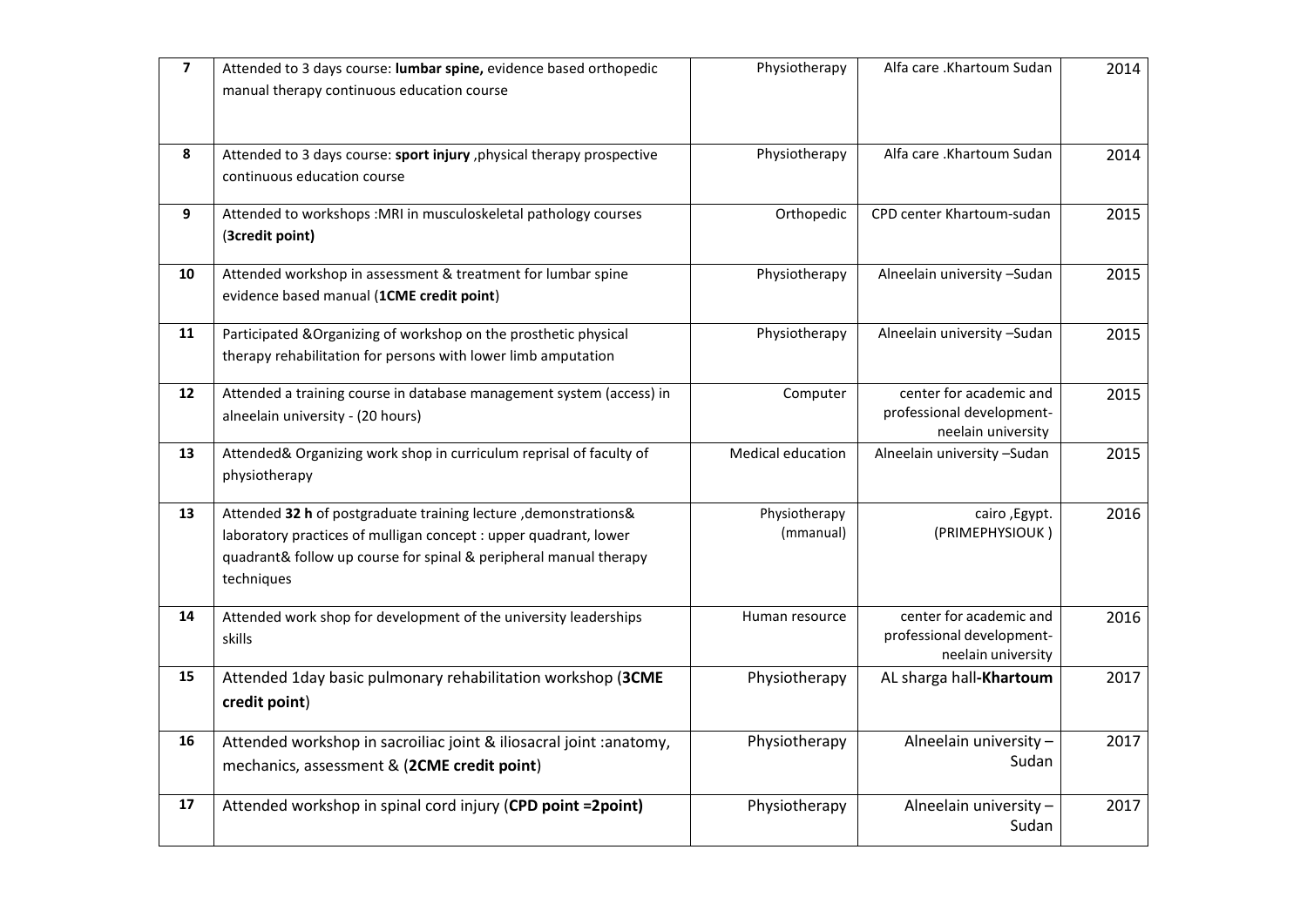| 18 | Attended & completed intensive physical therapy for                | Physiotherapy | Alneelain university -                | 2017 |
|----|--------------------------------------------------------------------|---------------|---------------------------------------|------|
|    | cerebral palsied children (CPD point = 2 point)                    |               | Sudan                                 |      |
| 19 | Strategies of effective teaching (CPD point =4 point)              | Education     | SDC-pouf university-KSA 2018          |      |
| 20 | Using of technology in scientific research (CPD point =4           | Research      | SDC-pouf university-KSA 2019          |      |
|    | point)                                                             |               |                                       |      |
| 21 | Structural Osteopathy and Soft Chiropractic                        | Physiotherapy | Ackermann institute -                 | 2019 |
|    |                                                                    |               | Sweden                                |      |
| 22 | How to prepare for IELTS (CPD point =4 point)                      | Education     | SDC-pouf university-KSA               | 2019 |
| 23 | How to prepare for TOFFEL (CPD point =4 point)                     | Education     | SDC-pouf university-KSA               | 2019 |
| 24 | How to prepare for GRE (CPD point =4 point)                        | Education     | SDC-pouf university-KSA               | 2019 |
| 25 | Mobilization of upper and lower extremity                          |               | PhysiotherapyAlqurayyat Hospital      | 2020 |
| 26 | Reconceptualizing Spinal HVLA (High velocity-low amplitude) thrust |               | Physiotherapy PRIMEPHYSIO TRAINING UK | 2020 |
|    | Manipulation in Physiotherapy (CPD point =6 point)                 |               |                                       |      |
| 27 | Effect of exercise on decrease cervical pain                       |               | Physiotherapylouf youth counseling    | 2020 |

### **Skills:**

| <b>Skills</b> | 1   Dealing with computer & technology             |
|---------------|----------------------------------------------------|
|               | 2 university leaderships skills (with student etc) |
|               | <b>3</b> First aid                                 |

# **Community, cultural and volunteer contributions:**

| No.         | activity                                                  | <b>Type of activity</b>       | <b>Period</b> |
|-------------|-----------------------------------------------------------|-------------------------------|---------------|
|             | Exhibit of faculty of physiotherapy -alneelain university | Community education& clinics  | 2009-2017     |
| $\mathbf 2$ | Physiotherapy national day                                | Community education& clinics  | 2015/2017     |
| 3           | Rural visit for physiotherapy student                     | Community education, clinics& | 2013          |
|             |                                                           | research program              |               |
| 4           | Woman empowerment                                         | Community                     | 2018          |
| 5           | Role of physical therapy in woman cancer                  | -community (promotion)        | 2018          |

### **Awards and honors:**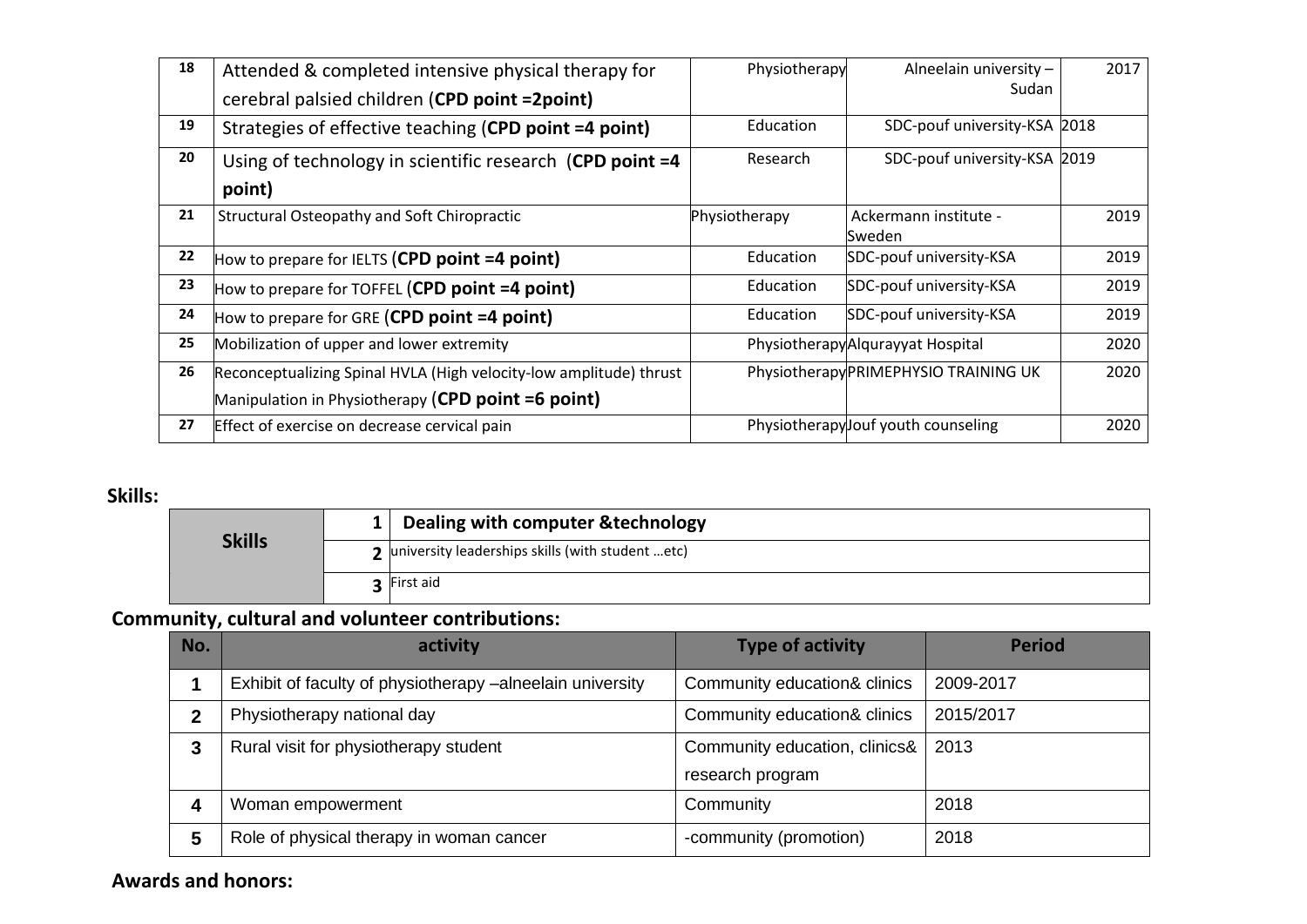| No. | <b>Award</b> | <b>Awarded by</b> | <b>Specialization</b> | Period |
|-----|--------------|-------------------|-----------------------|--------|
|     |              |                   |                       |        |